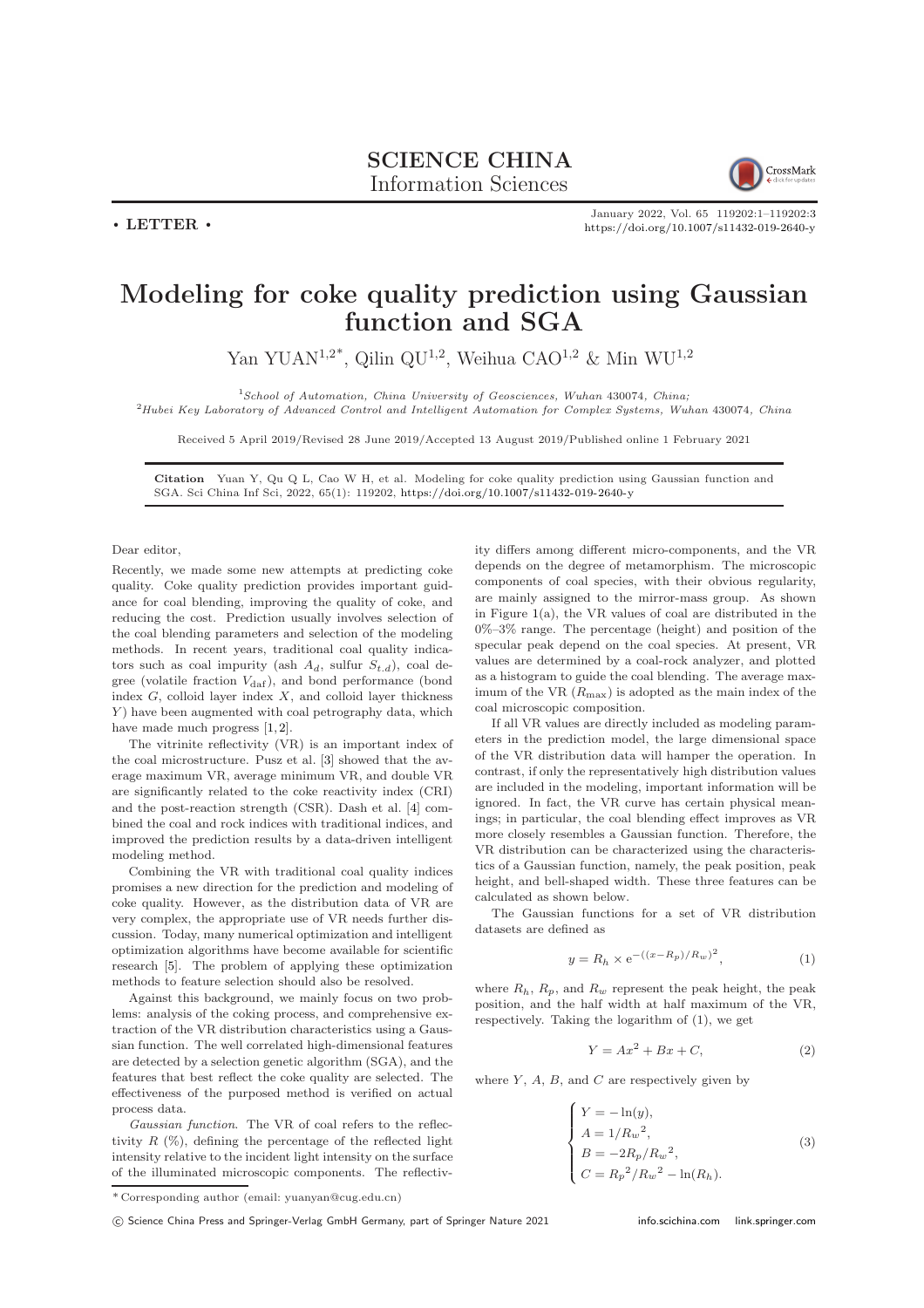<span id="page-1-0"></span>

Figure 1 (Color online) (a) VR histogram of coal; (b) Gaussian curve after fitting to (a); (c) iteration process of SGA; (d) comparison of the prediction results of  $M_{40}$ .

According to the least-squares principle, the features of the VR distribution are calculated as

$$
\begin{cases}\nR_h = e^{(B^2/4A-C)},\\ \nR_p = -B/2A,\\ \nR_w = \sqrt{1/A}.\n\end{cases}
$$
\n(4)

Another important VR distribution feature is  $R_{\text{max}}$ , denoting the average maximum VR as mentioned above. Note that  $R_{\text{max}}$  and  $R_p$  are not generally equal because the data are asymmetric. The two features can be considered as complementary features that together represent the VR distribution characteristics more completely than either feature alone. After fitting the data shown in Figure [1\(](#page-1-0)a), we get the Gaussian curve shown in Figure [1\(](#page-1-0)b).

Model and methodology. After merging the VR features with the traditional indexes, we obtain 10 characteristics for predicting the coke quality:  $A_d$ ,  $S_{t,d}$ ,  $V_{\text{daf}}$ ,  $G$ ,  $X$ ,  $Y$ ,  $R_h$ ,  $R_p$ ,  $R_w$ , and  $R_{\text{max}}$ . However, some of these parameters are highly correlated. The highly correlated input features will increase the complexity of the data-driven intelligent model and reduce its performance. To reduce the negative effects of redundant features, this study proposes a feature selection method based on SGA.

The numerical optimization is performed by traditional GA, which is based on biological evolution theory. The binary string of a GA represents the corresponding decimal numeric encoding. Obviously, a decimal number cannot represent whether a feature is chosen or not, so the GA is not directly applicable to feature selection. We therefore improve the traditional GA by (1) determining whether to choose or discard a feature by checking for 1 or 0 in the corresponding position of the binary string, and (2) defining the same-parent homologous gene as the dominant gene. During crossover operations, the dominant genes are retained, and the non-dominant genes are produced by mutation. Designed in this way, the SGA can be combined with machine learning algorithms for feature selection. Here, the machine learning algorithm is a support vector machine (SVM [\[6\]](#page-2-6)), and the feature selection mode is decided by the best individual. To realize the most accurate model, we evaluate

the fitness function of the population by a precision index (mean squared error, MSE).

Simulations and results. The proposed method is verified on 108 groups of actual process samples. We select crushing strength  $(M_{40})$  as the coke quality index. After extracting the VR features, we select 10% of the samples as the test set and use the remaining 90% samples as the training set. As 108 groups of data are relatively small for modeling, the reliability of the results is validated by 10-fold cross verification.

For comparison, we also establish a radial basis function neural network model. The features to be compared with the selective GA (SGA-G-SVM) are selected by the limit gradient lifting algorithm Xgboost (Xgboost-G-SVM). Traditional SVM parameters (T-SVM) and fusion SVM parameters (G-SVM) are also selected for further comparison.

To improve the estimation, the model performance is evaluated by both the MSE and the determination coefficient  $R^2$ . The MSE and  $R^2$  are respectively calculated as

$$
MSE = \frac{1}{N} \sum_{i=1}^{N} (\hat{y}_i - y_i)^2,
$$
\n(5)

 $R^2 =$ 

$$
\frac{\left(N\sum_{i=1}^{N}\hat{y}_{i}y_{i}-\sum_{i=1}^{N}\hat{y}_{i}\sum_{i=1}^{N}y_{i}\right)^{2}}{\left(N\sum_{i=1}^{N}\hat{y}_{i}^{2}-\left(\sum_{i=1}^{N}\hat{y}_{i}\right)^{2}\right)\left(N\sum_{i=1}^{N}y_{i}^{2}-\left(\sum_{i=1}^{N}y_{i}\right)^{2}\right)},\quad(6)
$$

where  $N$  is the scale of test set,  $y_i$  is the actual value, and  $\hat{y}_i$  is the model-predicted value.

As shown in Figure  $1(c)$  $1(c)$ , the MSE reduces as the SGA iterations proceed. The best feature selection method is chosen for the modeling. Appendix A shows the MSE of every generation and the selected features. In Figure [1\(](#page-1-0)d), the MSE of SGA-G-SVM is 2.68, 3.92 lower than that of G-SVM, and 1.90 lower than that of Xgboost-G-SVM. Meanwhile, the  $R^2$  of SGA-G-SVM is 0.94, 0.14 higher than that of G-SVM, and 0.07 higher than that of Xgboost-G-SVM. Overall, the SGA-G-SVM outperforms the other methods. This result can be attributed to extracting the features of the Gaussian function besides the feature selection of SGA. However, the computational cost of SGA-G-SVM is